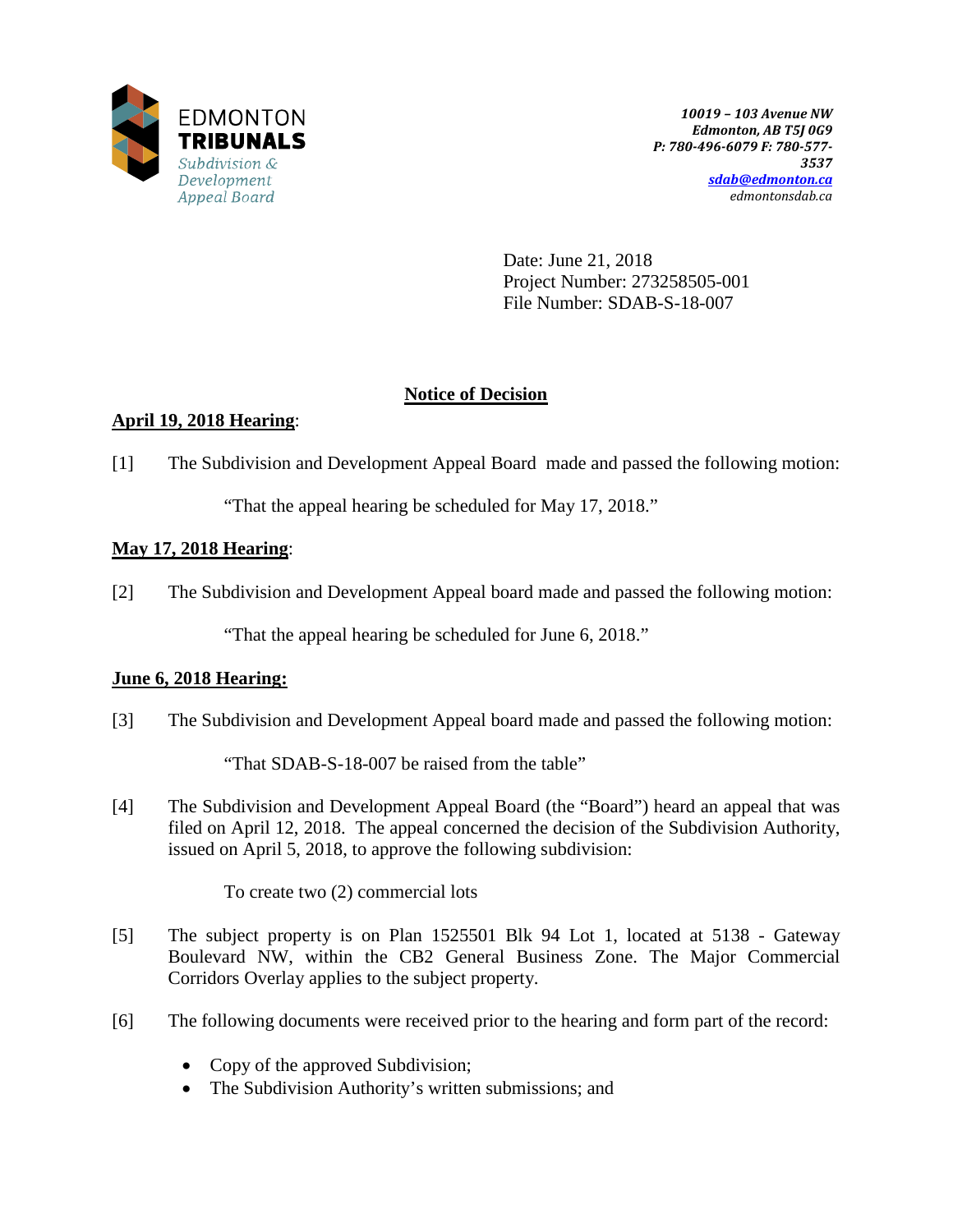#### SDAB-S-18-007 2 June 21, 2018

- The Appellant's written submissions.
- [7] The following exhibits were presented during the hearing and form part of the record:
	- Exhibit  $A 2$  aerial maps of the subject site
	- Exhibit  $B -$  Additional written submission

### **Preliminary Matters**

- [8] At the outset of the appeal hearing, the Presiding Officer confirmed with the parties in attendance that there was no opposition to the composition of the panel.
- [9] The Presiding Officer outlined how the hearing would be conducted, including the order of appearance of parties, and no opposition was noted.
- [10] The appeal was filed on time, in accordance with the *Municipal Government Act*, RSA 2000, c M-26 (the "*Municipal Government Act*").

## **Summary of Hearing**

- *i) Position of the Appellant, Mr. S. Hayden, representing IVY Capital Corp.:*
- [11] IVY Capital Corp. wants to purchase the land that is the subject of the subdivision approval to develop Peters' Drive-In.
- [12] Mr. Hayden referenced several aerial photographs to illustrate the location of the subject parcel of land between Gateway Boulevard and Calgary Trail.
- [13] In his opinion, the spirit of the *Municipal Government Act* is not meant to catch small business owners, but rather large developers. Imposing a condition on the subdivision approval that requires the payment of almost \$400,000.00 as money in place of Municipal Reserve simply stymies development and the fact that section 663(c) provides an exemption for parcels less than 0.8 hectares in size supports this argument.
- [14] The land is located in an industrial/commercial area. It is not in close proximity to any parks that would require Municipal Reserve monies to maintain. However, Peters' Drive-In plans to use land to build and maintain its own outdoor park for the use of the municipality at its own expense (approximately \$50,000.00). Cash in lieu is therefore duplicitous.
- [15] Prior to the consolidation, both parcels of land were less than 0.8 hectares in size and section 663(c) provides an exemption when the land to be subdivided is less than 0.8 hectares in size. The consolidation of these two parcels of land to a size that exceeded 0.8 hectares should not mean that section 661 should now apply.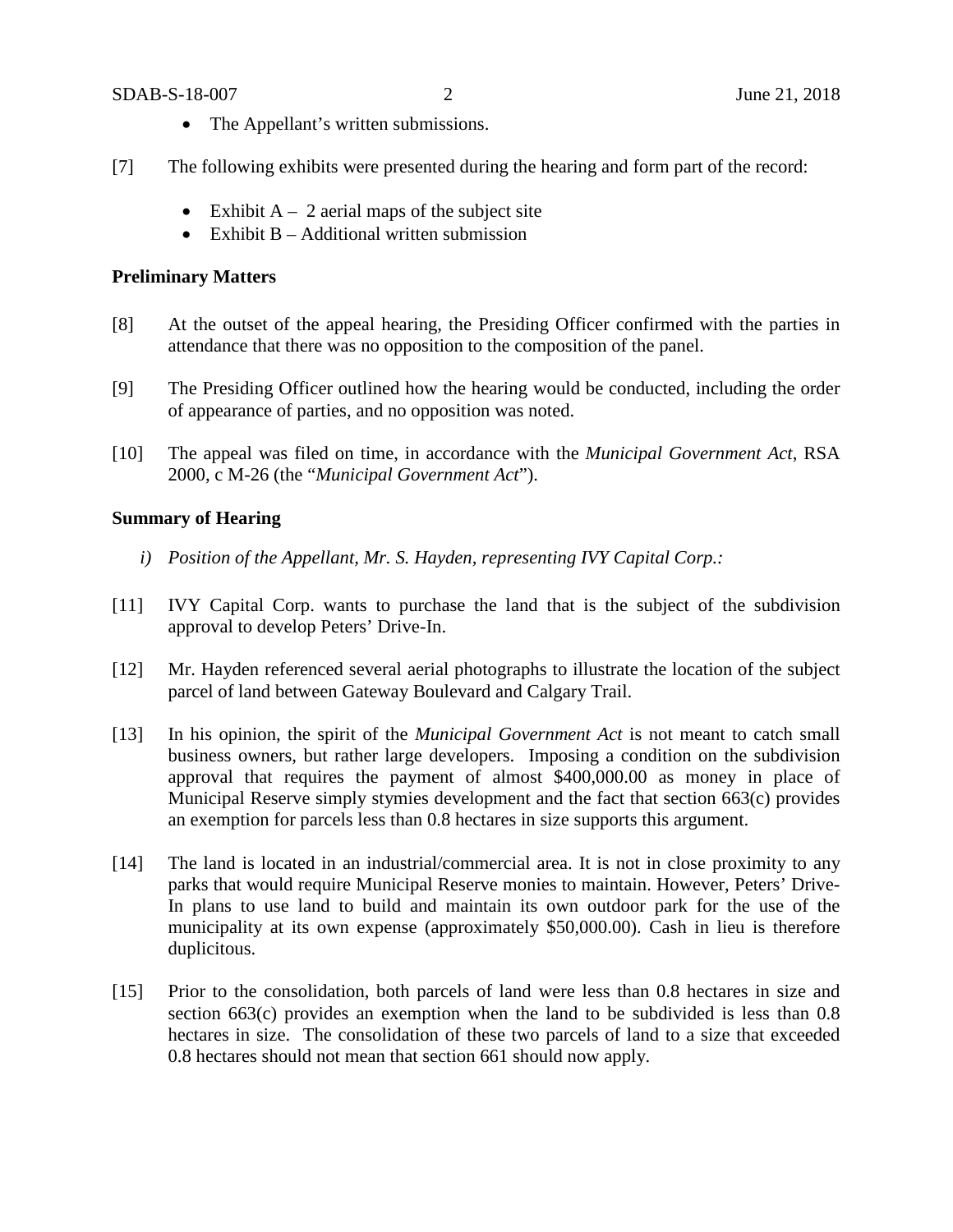#### SDAB-S-18-007 3 June 21, 2018

- [16] Before the consolidation occurred, the 0.14 hectare parcel was located in the northeast corner. The larger 0.8 hectare piece could have been purchased and a 0.53 hectare parcel could have been kept while the balance sold to another purchaser to be combined with the smaller parcel. In that case, the larger parcel that they want to subdivide would have been less than 0.8 hectares in size and the requirement to provide money in place of Municipal Reserve would not have applied.
- [17] In hindsight, the consolidation was not required because the owner has since changed his intention for the land. It was his opinion that a change in intention should not trigger a fee under the *Municipal Government Act* and the owner should be able to effectively reverse the consolidation at no cost.
- [18] The land in question is 0.936 hectares in size, only 0.136 hectares larger than land that would be exempted by section 663.
- [19] The land was never developed and there is no deleterious effect that needs to be offset with the purchase of river valley land. No improvements have been made and no value added from which a fee should be payable. A fee should be payable in the event of development, not as a result of a change in intention. It was his opinion that the condition requiring the provision of money in place of the Municipal Reserve should be waived.
- [20] The proposed subdivision and subsequent development will be an improvement for land that has been vacant for more than 20 years.
- [21] The City of Edmonton will benefit from the creation of approximately 100 ongoing jobs beginning in early 2019 and the receipt of significant property and corporate taxes that would be paid by Peters' Drive-In and its employees.
- [22] Mr. Hayden provided the following information in response to questions from the Board:
	- a) It was his opinion that the Board can revoke the condition requiring the payment of money in lieu of Municipal Reserve because prior to the consolidation, the parcels of land were both less than 0.8 hectares in size and pursuant to section 663 of the *Municipal Government Act*, the provision of money in lieu or reserve land would not be required.
	- b) Peters' Drive-In plans to develop and maintain a park on the site at their own expense. There are no parks close to the subject site because it is located in an industrial area.
	- c) He could not confirm whether or not reserves were paid previously.
	- d) If the land is sold at some future time, they would happily donate the park space to the City.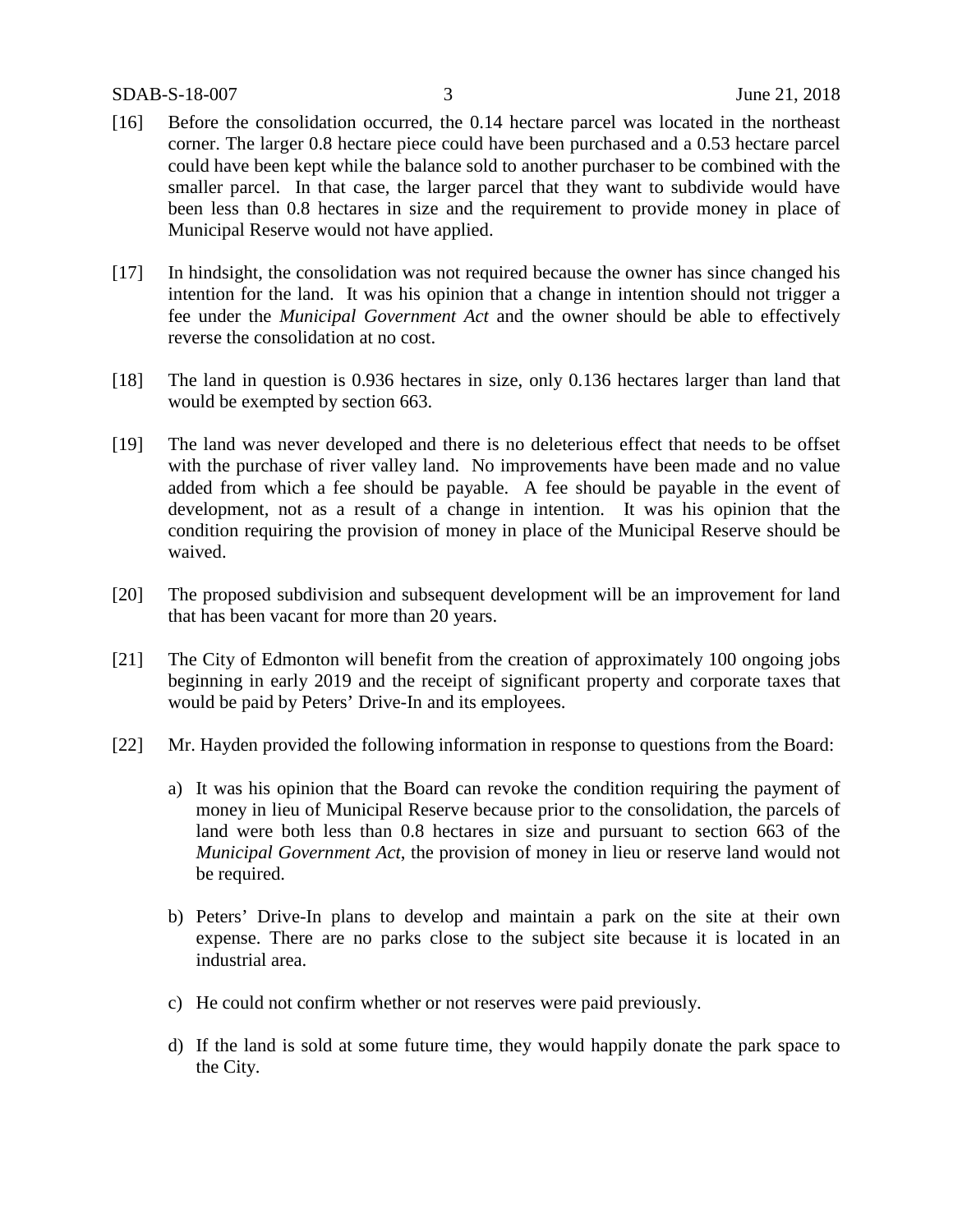- e) IVY Capital Corp. will purchase the land and Peters' Drive-In will operate the business.
- f) A previous owner consolidated the lots to develop a hotel but the development did not proceed.
- g) It was his opinion that Policies 7.4.2.1 and 7.4.2.2 were not relevant because the development of a park would not benefit this industrial area in any way.
- *ii) Position of the Subdivision Authority, Mr. M. Beraldo:*
- [23] Mr. Beraldo provided a history of the subject land including subdivision plans from 1911, 1953, 1963 and 2015.
- [24] Section 661 of the *Municipal Government Act* requires the owner of a parcel of land that is the subject of a proposed subdivision to provide subject to 663, land for municipal reserve, money in place of reserves or a combination of reserves and money. In this case, money in place is more appropriate because the site is located in an industrial zone.
- [25] Policy 7.4.2.1 and Policy 7.4.2.2 of the *Municipal Development Plan* require the payment of municipal reserves for both residential and commercial or industrial subdivisions. Policy 7.4.2.2 of the *Municipal Development Plan* states that cash-in-lieu of Municipal Reserve, received through subdivision of industrial or commercial areas, will be used for the Parkland Acquisition Fund to purchase River Valley land.
- [26] In 2016, a hotel development was proposed for the entire site, but it did not proceed.
- [27] It is standard practice to require cash-in-lieu of Municipal Reserve for all commercial or industrial subdivisions. The Subdivision Authority did consider several different options for this proposed subdivision.
- [28] Mr. Beraldo provided the following information in response to questions from the Board:
	- a) He could not find any record that reserves were taken when the land was originally subdivided. The City started to require money-in-lieu in approximately 1957.
	- b) The City used to take a piece of land, remove the reserve dedication and then sell the land. Cash-in-lieu is now always taken for commercial and industrial subdivisions.
	- c) The Subdivision Authority recognized the unique circumstances surrounding this subdivision application and had many discussions with the Applicant in an attempt to come to a resolution which would not require the payment. They are sympathetic to the Appellant's position. However, decisions have to be made according to City Policy and the *Municipal Government Act* in fairness to all land owners and all applicants for subdivision.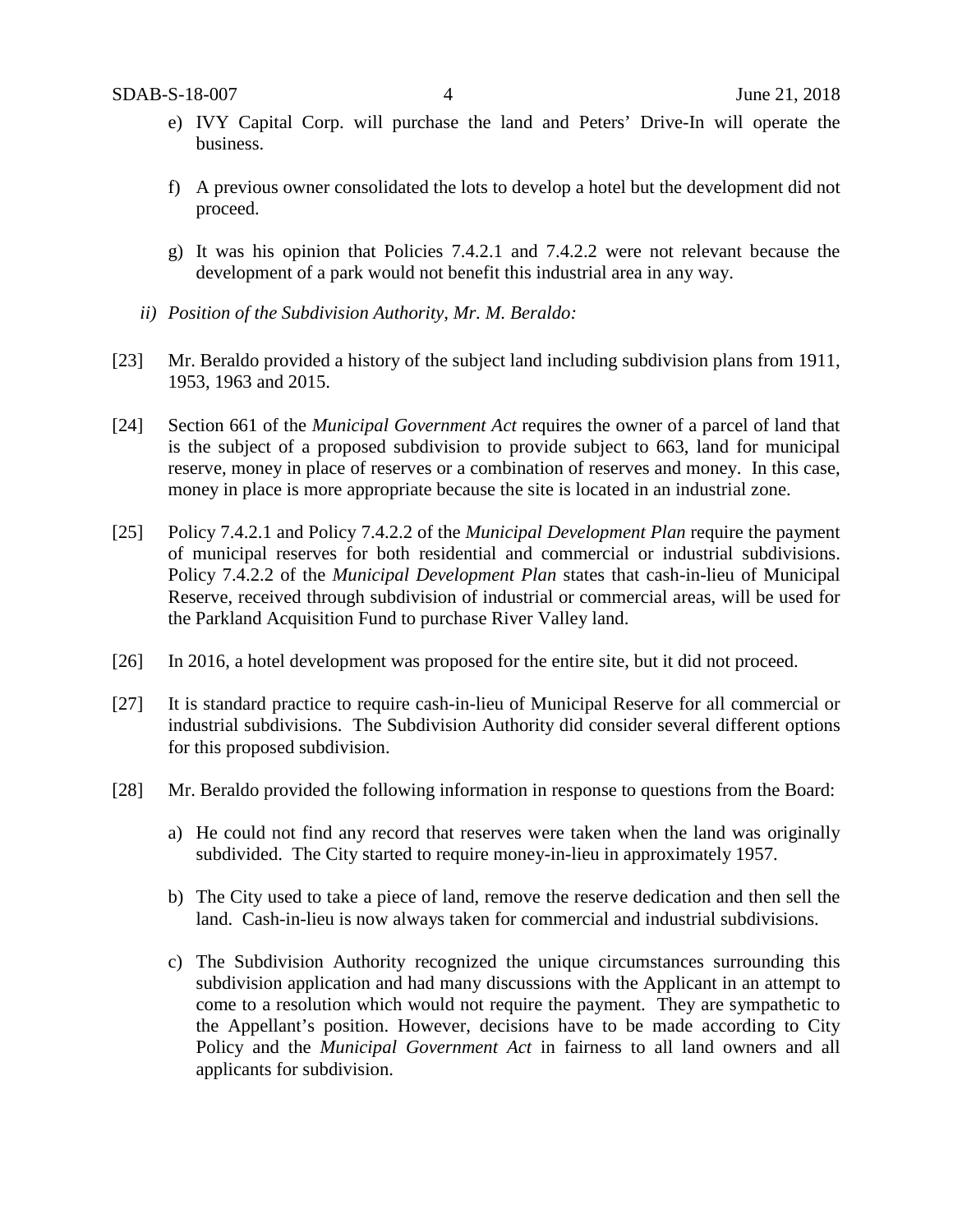- d) Given the situation in this case, they tried to be accommodating. The Applicant was not required to provide a new appraisal per section 667(1)(b) was waived to save the Applicants that cost. The appraisal that was completed in 2014 was used instead.
- e) They advised the Applicants that there is a possibility that the consolidation could be reversed upon a Judge's order. They believe the Appellants have a strong legal case for reversal of the 2015 consolidation. If this were to occur then no money would be payable in place of municipal reserve per section 663.
- iii) Position of the Appellant, Mr. S. Hayden, representing IVY Capital Corp. and Mr. A. *Khurshed, representing Cushman & Wakefield:*
- [29] Mr. Hayden advised that the condition to pay cash-in-lieu of Municipal Reserve was only added after a conditional offer was made on the land.
- [30] The Subdivision Authority could not confirm whether or not Municipal Reserve has been paid in the past.
- [31] The amount of money required for the Municipal Reserve is prohibitive to the development of this land that has been vacant for more than 20 years.
- [32] The seller is certainly not going to invest the time and money required to seek a Judge's order to have the previous consolidation of land reversed because of the expense and delay to the proposed development.
- [33] Allowing the subdivision to proceed without the required Municipal Reserve will benefit the City in many other ways.
- [34] It was Mr. Khurshed's opinion that the Subdivision Authority does have discretion to waive or reduce the amount of the payment required. He knows another developer who was allowed to donate several condominium units to Ronald McDonald House in lieu of the Municipal Reserve payment.
- [35] Mr. Hayden indicated that requiring almost \$400,000 as cash-in-lieu of the Municipal Reserve is prohibitive for the viability of the proposed business on this site. He suggested that no more than a nominal fee of \$1,000 or \$2,000 would be more appropriate.
	- *iv) Position of the Subdivision Authority, represented by Mr. Beraldo and Mr. McDowell:*
- [36] In response to a question, Mr. McDowell acknowledged that section 661 of the *Municipal Government Act* could be interpreted to provide some discretion to the Subdivision Authority to require less than 10 percent or to not require any cash-in-lieu. He again noted that many options were explored in this case that would allow the subdivision and development to proceed. This is a case where a judicial order for reversal of the 2015 consolidation would be likely.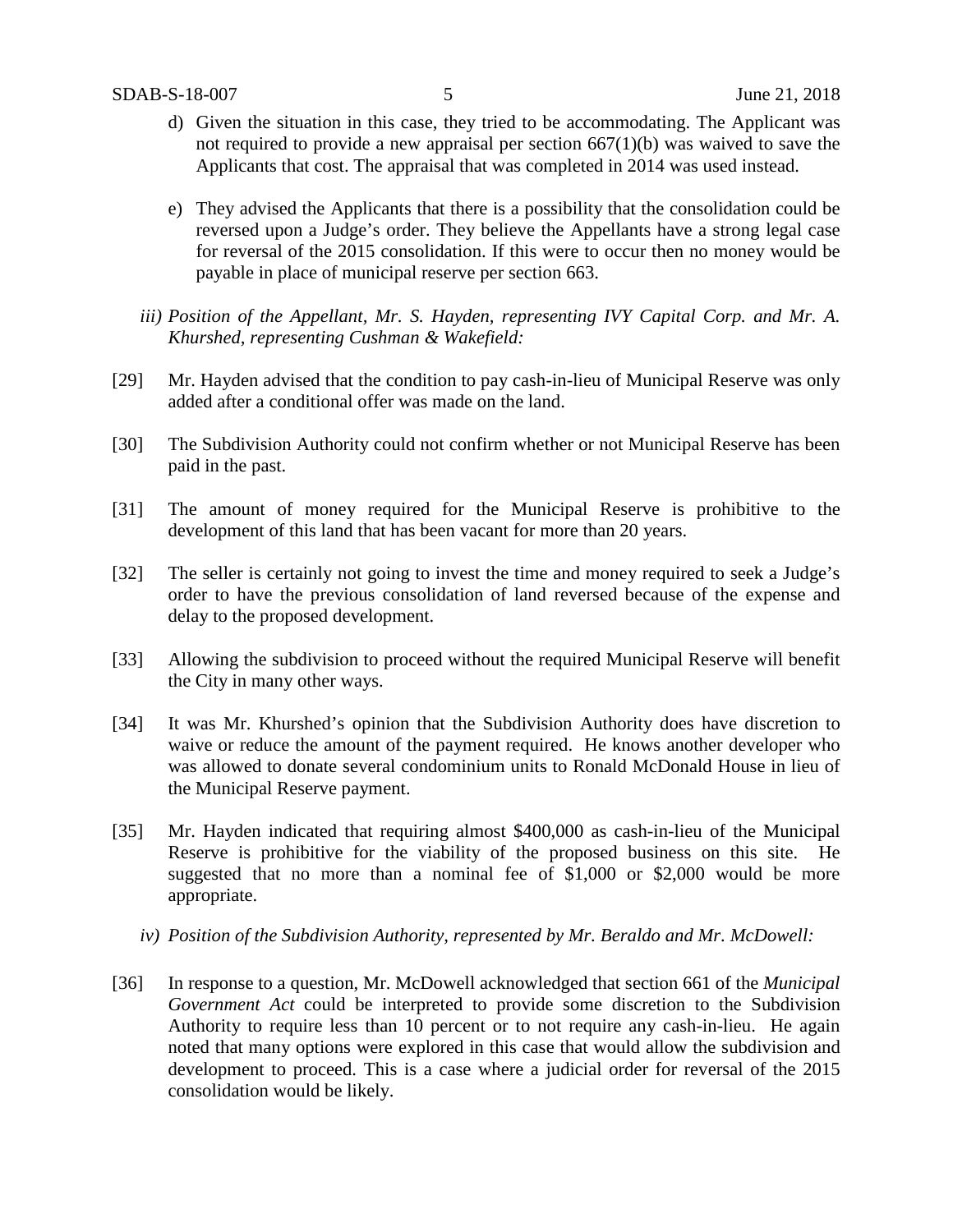- [37] However, it is standard City practice for the Subdivision Authority to take the full 10 percent of the land value as cash-in-lieu of Municipal Reserve. He could not provide an example of a subdivision where this had not occurred.
- [38] In response to a question, Mr. McDowell stated that the Subdivision Authority does not have discretion in this matter based on City policy and the requirements of the *Municipal Government Act.*
- [39] It was his opinion that the Board does have the power to revoke or change the condition of approval that is under appeal as part of its discretion pursuant to section 680(2)(e) of the *Municipal Government Act* which states that

the Board may confirm, revoke or vary the approval or decision or any condition imposed by the Subdivision Authority or make or substitute an approval, decision or condition of its own.

- [40] Regardless of these answers, the Subdivision Authority exercises a consistent practice for all subdivision applications which is to require the full 10 percent of the land value for Municipal Reserves for all subdivisions which do not fall within the exemptions listed in section 663 of the *Act*.
- [41] In this case, the Appellants are correct that there was no notation on the title about this matter. This is because Municipal Reserve was not owing so there was no opportunity or ability to recognize that through a caveat on this land.
- [42] Given the timing of subdivisions of this land, it is highly unlikely that Municipal Reserve was ever paid, but they have no record either way.
- [43] The example cited by the Appellant where alternate arrangements were made did not occur through a subdivision of that land.
- [45] The intended use of land does not impact or influence the decision of the Subdivision Authority.
	- *v) Rebuttal of the Appellant*
- [46] Mr. Hayden had nothing further to add in rebuttal.

#### **Decision**

[47] The appeal is **ALLOWED IN PART** and the decision of the Subdivision Authority is **VARIED**. The subdivision is **GRANTED** as approved by the Subdivision Authority with the following changes: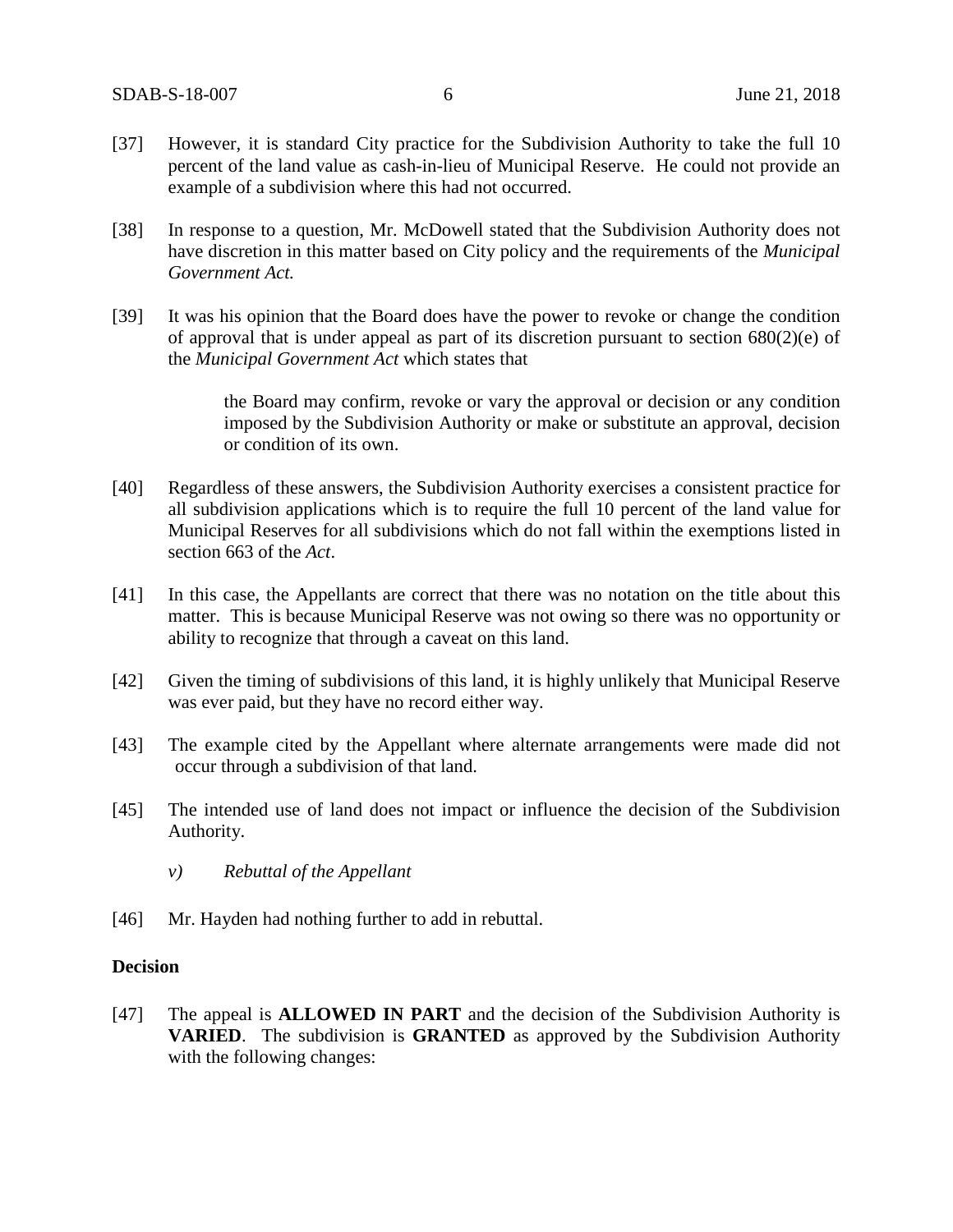Condition No. 1 of the Subdivision Approval Letter dated April 5, 2018 "that the owner provide money in place of Municipal Reserve (MR), in the amount of \$376,834.00 representing 0.094 ha pursuant to Section 666 and 667 of the Municipal Government Act" is **DELETED**

Paragraph No. 3 of the Subdivision Approval Letter dated April 5, 2018, shall be **DELETED**. The paragraph states that:

MR for legal description in the amount of \$376,834.00, representing 0.094 ha, is being provided by money in place with this subdivision.

#### **Reasons for Decision**

[48] The subdivision was approved on April 5, 2018 subject to three conditions. The Applicant appealed the imposition of the first condition that:

> 1. the owner provide money in place of Municipal Reserve, in the amount of \$376,834.00 representing 0.094 hectares pursuant to Section 666 and 667 of the *Municipal Government Act*.

- [49] In assessing whether or not this condition should be imposed, the Board considered the history of the subject land:
	- a. in 1911, the subject land was subdivided to accommodate multiple residential lots;
	- b. in 1953, the subject land was subdivided into two lots for commercial or industrial uses, one lot was significantly larger than the other and each lot was equal to or less than 0.80 hectares;
	- c. in 1963, the lot lines were adjusted slightly due mainly to an issue with an abutting property, the resultant two lots remained equal to or less than 0.80 hectares
	- d. in 2016, the two lots were consolidated into Lot 1, Block 94, Plan 1525501 which is approximately 0.94 hectares in size to accommodate the land owner's anticipated hotel use.
	- e. based on the evidence provided, the anticipated hotel development never came to fruition and the site has remained undeveloped for more than 20 years.
- [50] The authority to impose Condition 1 is found through the operation of sections 661, 663, 666 and 667 of the *Municipal Government Act* (the "*Act*").
- [51] Section 661 grants the Subdivision Authority the power to require money in place of municipal reserve land:

The owner of a parcel of land that is the subject of a proposed subdivision must provide, without compensation,

(a) To the Crown in right of Alberta or a municipality, land for roads and public utilities,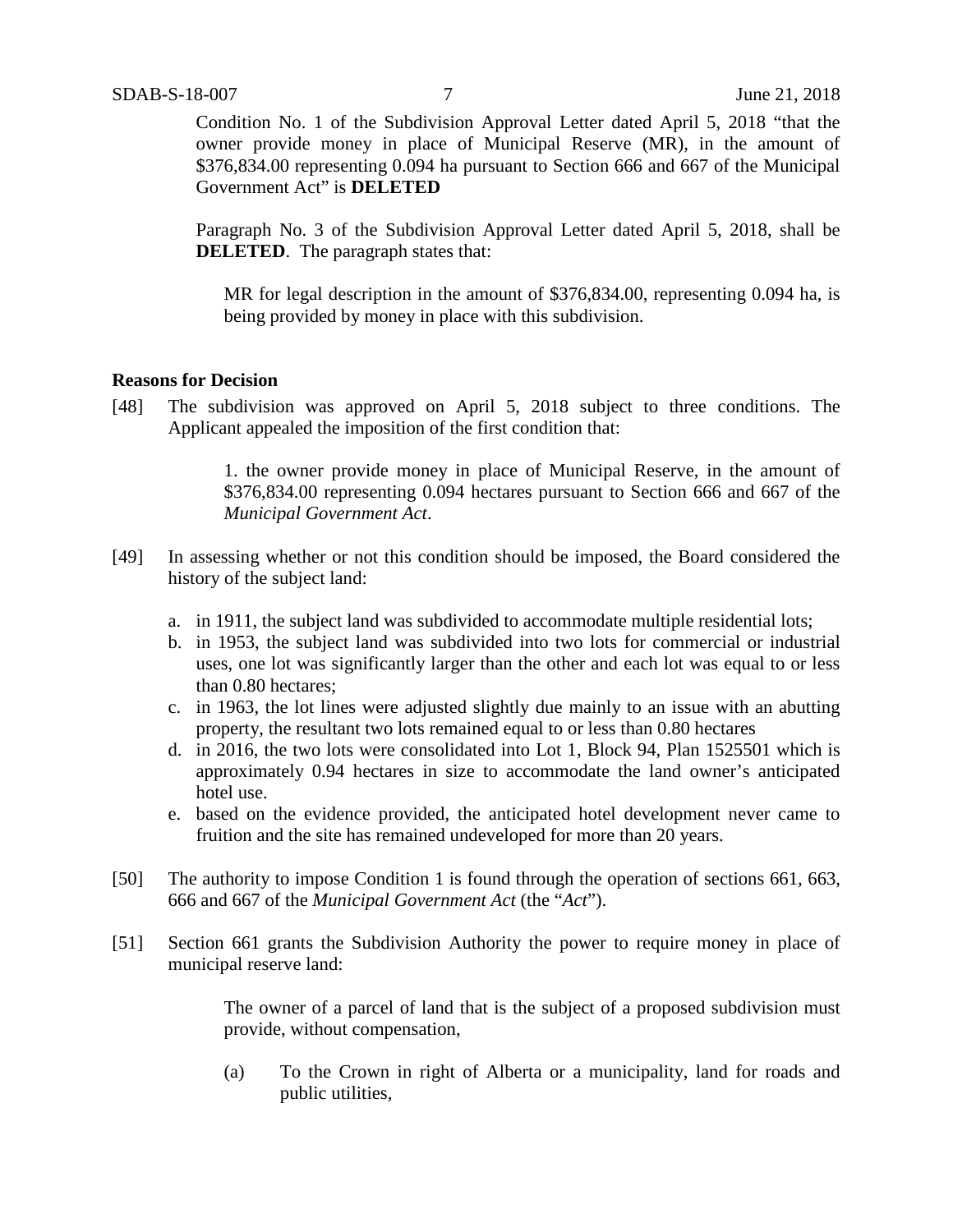- (a.1) subject to section 663, to the Crown in right of Alberta or a municipality, land for environmental reserve, and
- (b) subject to section 663, to the Crown in right of Alberta, a municipality, one or more school boards or a municipality and one or more school boards, land for municipal reserve, school reserve, municipal and school reserve, money in place of any or all of those reserves or a combination of reserves and money,

#### **as required by the subdivision authority** pursuant to this Division. [Emphasis added]

[52] Section 663 creates exemptions to the usual section 661 authority where money in place of municipal reserves may not be required by the Subdivision Authority:

> A subdivision authority **may not require** the owner of a parcel of land that is the subject of a proposed subdivision to provide reserve land or money in place of reserve land if

- (a) one lot is to be created from a quarter section of land,
- (b) land is to be subdivided into lots of 16.0 hectares or more and is to be used only for agricultural purposes,
- (c) the land to be subdivided is 0.8 hectares or less, or
- (d) reserve land, environmental reserve easement or money in place of it was provided in respect of the land that is the subject of the proposed subdivision under this Part or the former Act. [Emphasis added]
- [53] Sections 666 and 667 establish the maximum quantum of money that may be required and provide other details concerning the calculation of the specific amount which may be required:

666(1) Subject to section 663, a subdivision authority **may require** the owner of a parcel of land that is the subject of a proposed subdivision

- (a) to provide part of that parcel of land as municipal reserve, school reserve or municipal and school reserve,
- (b) to provide money in place of municipal reserve, school reserve or municipal and school reserve, or
- (c) to provide any combination of land or money referred to in clauses (a) and (b).

(2) The aggregate amount of land that may be required under subsection (1) may not exceed the percentage set out in the municipal development plan, which may not exceed 10% of the parcel of land less all land required to be provided as conservation reserve or environmental reserve or made subject to an environmental reserve easement.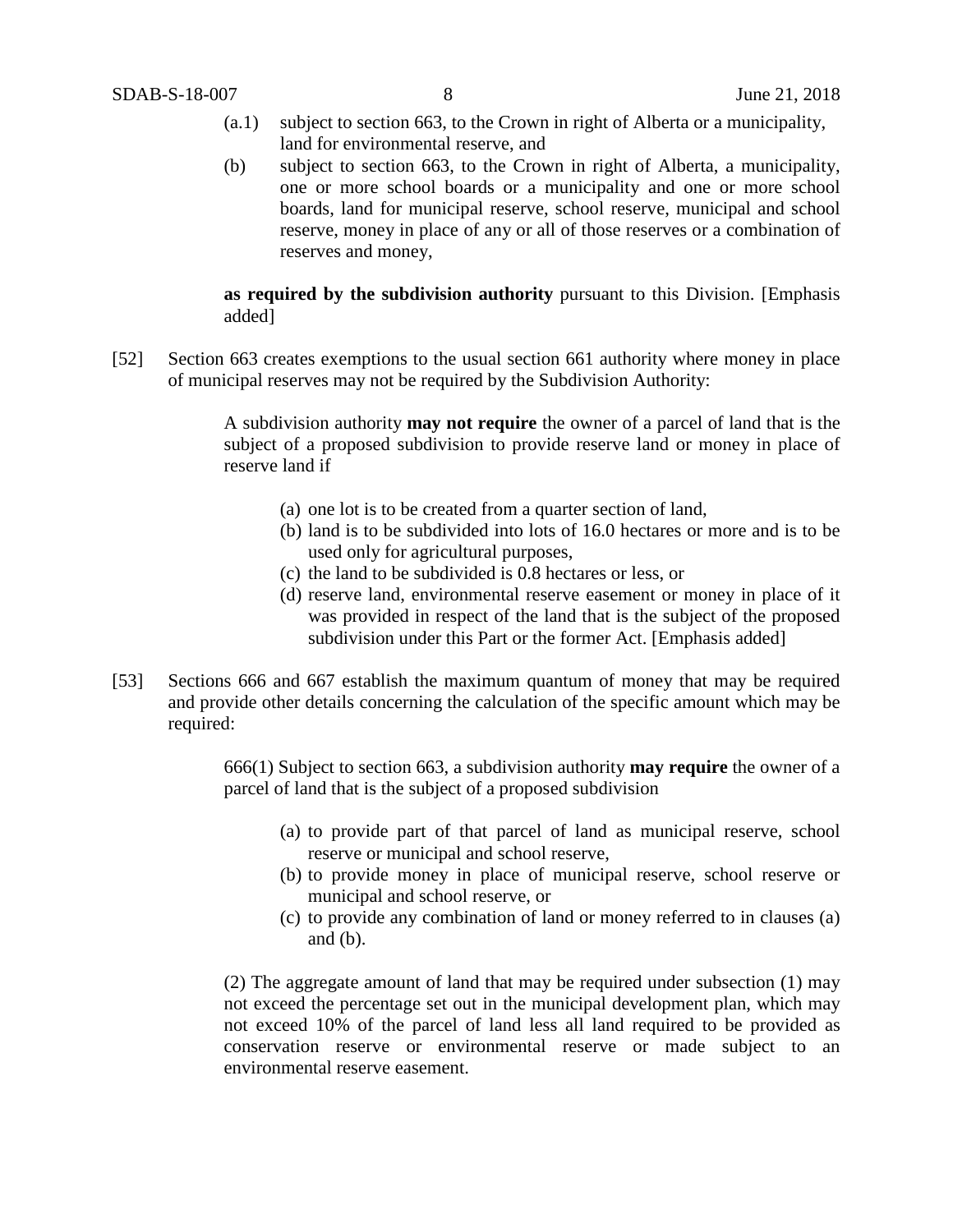(3) The total amount of money that **may be required** to be provided under subsection (1) **may not exceed** 10% of the appraised market value, determined in accordance with section 667, of the parcel of land less all land required to be provided as conservation reserve or environmental reserve or made subject to an environmental reserve easement.

(3.1) For greater certainty, for the purposes of calculating the 10% under subsection (2) or (3), the parcel of land includes any land required to be provided under section 662.

(4) When a combination of land and money is required to be provided, the sum of

- (a) the percentage of land required under subsection (2), and
- (b) the percentage of the appraised market value of the land required under subsection (3) may not exceed 10% or a lesser percentage set out in the municipal development plan. [Emphasis added]

667(1) **If money is required to be provided** in place of municipal reserve, school reserve or municipal and school reserve, the applicant must provide

(a) a market value appraisal of the existing parcel of land as of a specified date occurring within the 35-day period following the date on which the application for subdivision approval is made

(i) as if the use proposed for the land that is the subject of the proposed subdivision conforms with any use prescribed in a statutory plan or land use bylaw for that land, and

(ii) on the basis of what might be expected to be realized if the land were in an unsubdivided state and sold in the open market by a willing seller to a willing buyer on the date on which the appraisal is made,

or

(b) if the applicant and the subdivision authority agree, a land value based on a method other than that described in clause (a).

(2) **If money is required** to be provided in place of municipal reserve, school reserve or municipal and school reserve, the subdivision authority must specify the amount of money required to be provided at the same time that subdivision approval is given. [Emphasis added]

[54] While providing evidence about the imposition of Condition 1, the Subdivision Authority recognized that: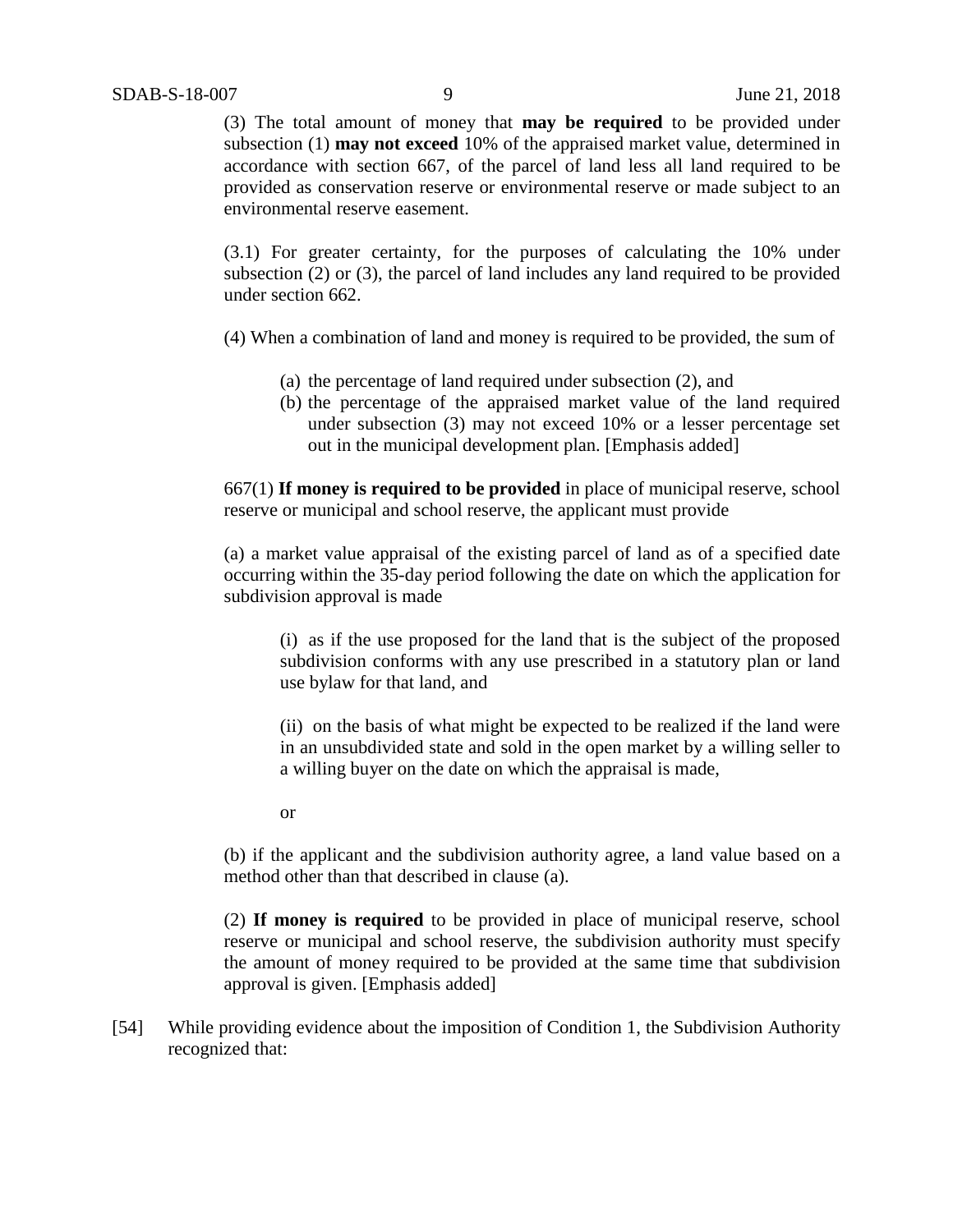- a. sections 661 and 663 of the *Act* do appear to include discretion concerning whether reserve land or money in place of reserve land, if any, should be required as a condition of a subdivision;
- b. discretion is also provided to the Board pursuant to Section 680(2)(e) of the *Act* to vary conditions imposed by the Subdivision Authority, and
- c. the cited polices of the applicable Municipal Development Plan, *The Way We Grow*, support the position that money may be required in place of reserve land for commercial/industrial areas.
- [55] The Board finds that sections 661, 663, 666 and 667 include both mandatory and permissive provisions. As the added emphasis above shows, the phrases dealing with the power to require money in place of municipal reserve lands are all written as permissive. Unlike other portions of these sections, they do not state that the Subdivision Authority must require municipal reserve land or money or a combination of the two. Further, the 10 percent figure is a maximum rather than a set amount. In view of the wording of all of these sections, the Board agrees that the Subdivision Authority has been granted discretion to require (or not) an amount of cash in lieu of municipal reserve land equal to up to the maximum 10 percent of the value of the land.
- [56] The Board also reviewed policies 7.4.2.1 and 7.4.2.2 of *The Way We Grow*. These policies deal with the circumstances when funds may be sought in lieu of lands and with use of those funds. The Board finds that neither of these policies support the view that maximum ten percent amount must be required for all subdivision applications regardless of any other factors or exceptional circumstances.
- [57] The Board also finds that it has the discretion per section 680(2)(e) to vary Condition 1.
- [58] Given these legal findings, the Board next considered whether Condition 1 should be affirmed or varied in light of the specific circumstances.
- [59] The Appellants argued that Condition 1 was unfair and should be removed because:
	- a. if the land had not been consolidated in 2016, the subdivision application currently before the Board would have been exempt from the imposition of Condition 1 per section 663(1)(c) of the *Act* because the lands to be subdivided would be 0.8 hectares or less in size;
	- b. while the land was consolidated in 2016, no development ensued and so despite the fees, no benefit has been realized from the consolidation;
	- c. while a order reversing the consolidation and exempting the property might be available, it is unnecessary, wasteful and unfair to obtain a judicial order reversing the 2016 consolidation as the condition can be waived;
	- d. the property is only 0.94 hectares in total in any event which is so close in size to the 0.80 hectare exemption that 10% of the land value (\$376,834.000) is excessive and makes the subdivision and future development of the land (which has been vacant for over 20 years) commercially non-viable.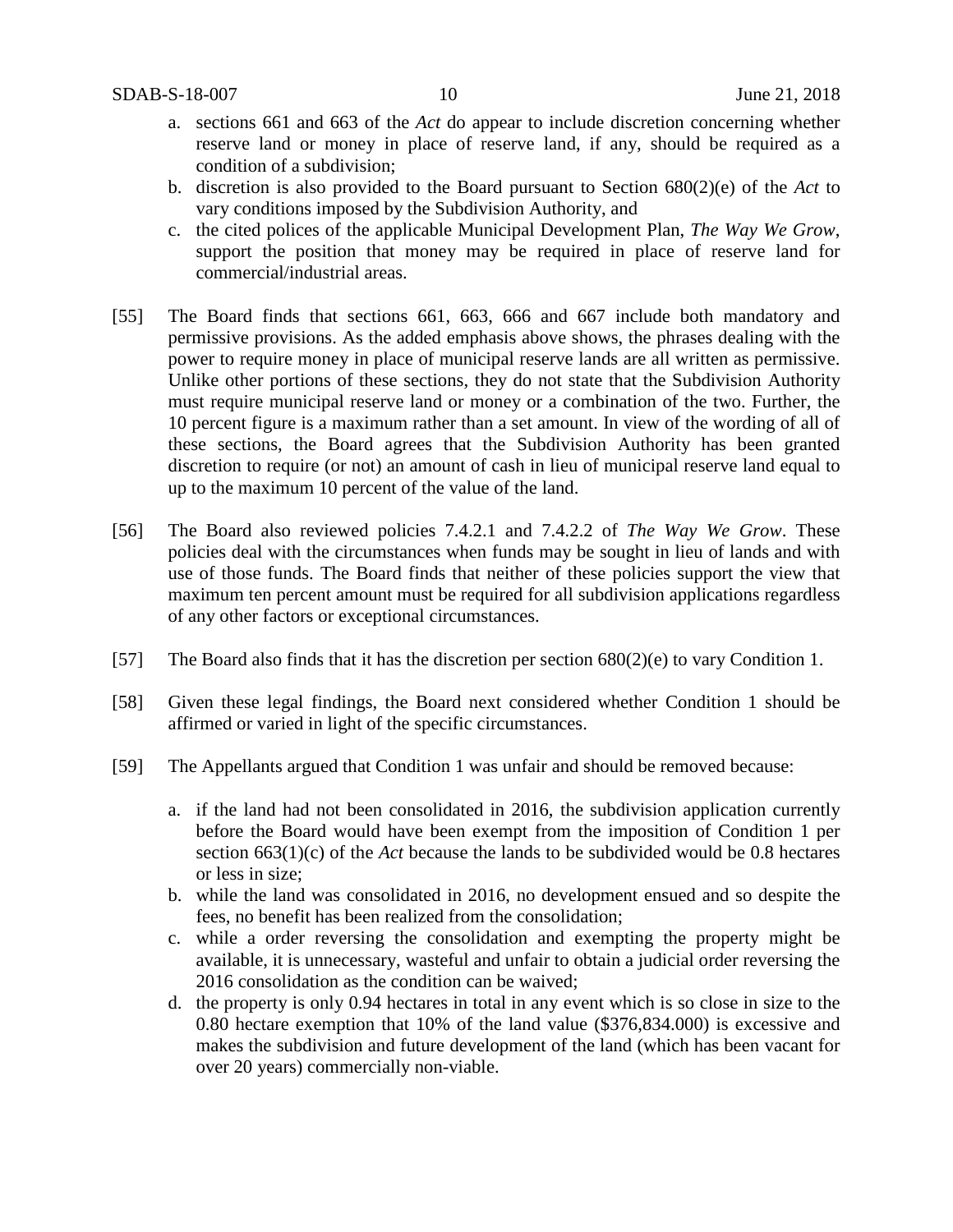- [60] The Subdivision Authority was sympathetic to the situation and acknowledged that the imposition of Condition 1 could be perceived as unfair for the reasons outlined by the Appellant, however they imposed it for the following reasons:
	- a. While the authority to require cash in place of Municipal Reserve land may be discretionary, in the interests of fairness the City follows the unwavering policy that all applicants must be treated in the same manner.
	- b. In accordance with this policy, in all cases where the property is not exempt per section 663 of the *Act* at the time of application, the Subdivision Authority always requires money in place of reserve land equal to the maximum allowable amount (10 percent of the market value of the property to be subdivided).
- [61] The Subdivision Authority also indicated that they have no record that Municipal Reserve had ever been paid and that they could not refute or confirm whether the imposition of a standard requirement in the amount of \$376,834.00 would make the property commercially non viable. On the last point, they noted that an application for a hotel use was made in 2016, but that it was never built and the land has in fact been vacant for over 20 years.
- [62] In light of the unusual and unique circumstances surrounding this land, the Subdivision Authority's discretion to require a quantum of cash in place of municipal reserve up to 10 percent of the value of the land and the Board's authority to vary the decision per section  $680(2)$ (e), the Board finds that it is appropriate to revoke Condition No. 1 and accompanying paragraph 3 of the approval dated April 5, 2018 for the following reasons:
	- a. Based on the evidence presented, the Board finds that but for the 2016 consolidation, there would be no authority under section 661 of the Act to require any cash in lieu of land for Municipal Reserve as the parcels would be exempt due to their size per section 663(c).
	- b. In other words, had nothing been done to the register the plan of subdivision in 2016, no cash in lieu whatsoever could be required as a condition of the proposed subdivision currently before the Board.
	- c. Further, based on the evidence before it, while the consolidation was registered and Development Permits sought for a hotel use, the land has remained vacant and no party has received any benefit whatsoever from the registration of the plan of consolidation in 2016.
	- d. The Board was also mindful of the parties' submissions that given the undisputed facts, the Appellant could likely obtain a court order reversing the 2016 consolidation and that if that order were obtained, no amount of land or cash in place of Municipal Reserve could be required whatsoever.
- [63] The Board notes that each party provided evidence of conditions placed on other properties to support their arguments. The Board has not placed weight on these other cases as it is not strictly bound by precedent. Further, the Board found that both cited cases were substantively distinguishable in any event.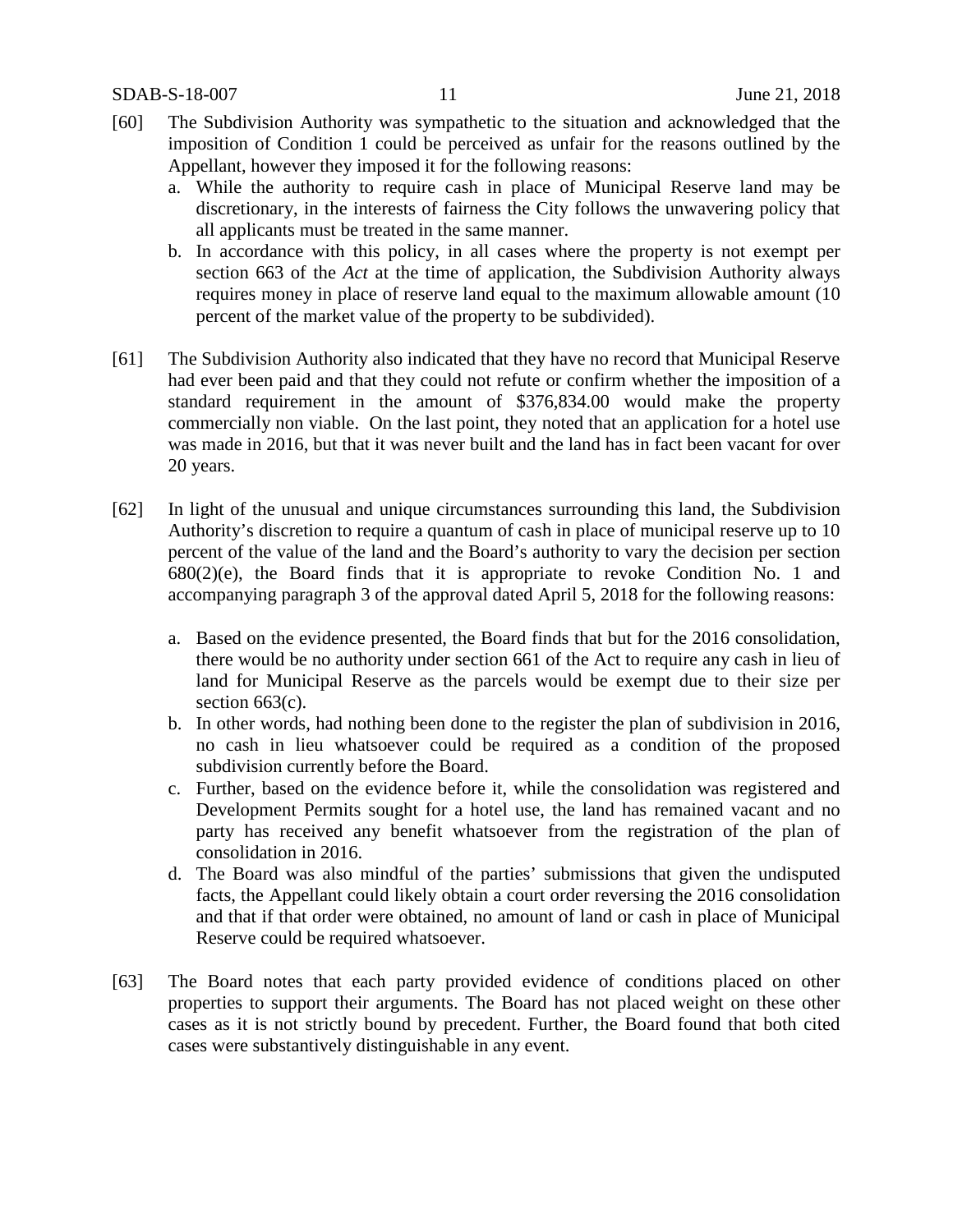[64] For the above reasons, the appeal is allowed and the owner is not required to provide money in place of the Municipal Reserve as a condition of subdivision.

> Ms. K. Cherniawsky, Presiding Officer Subdivision and Development Appeal Board

Board Members in Attendance: Mr. R. Handa, Mr. J. Jones, Ms. D. Kronewitt-Martin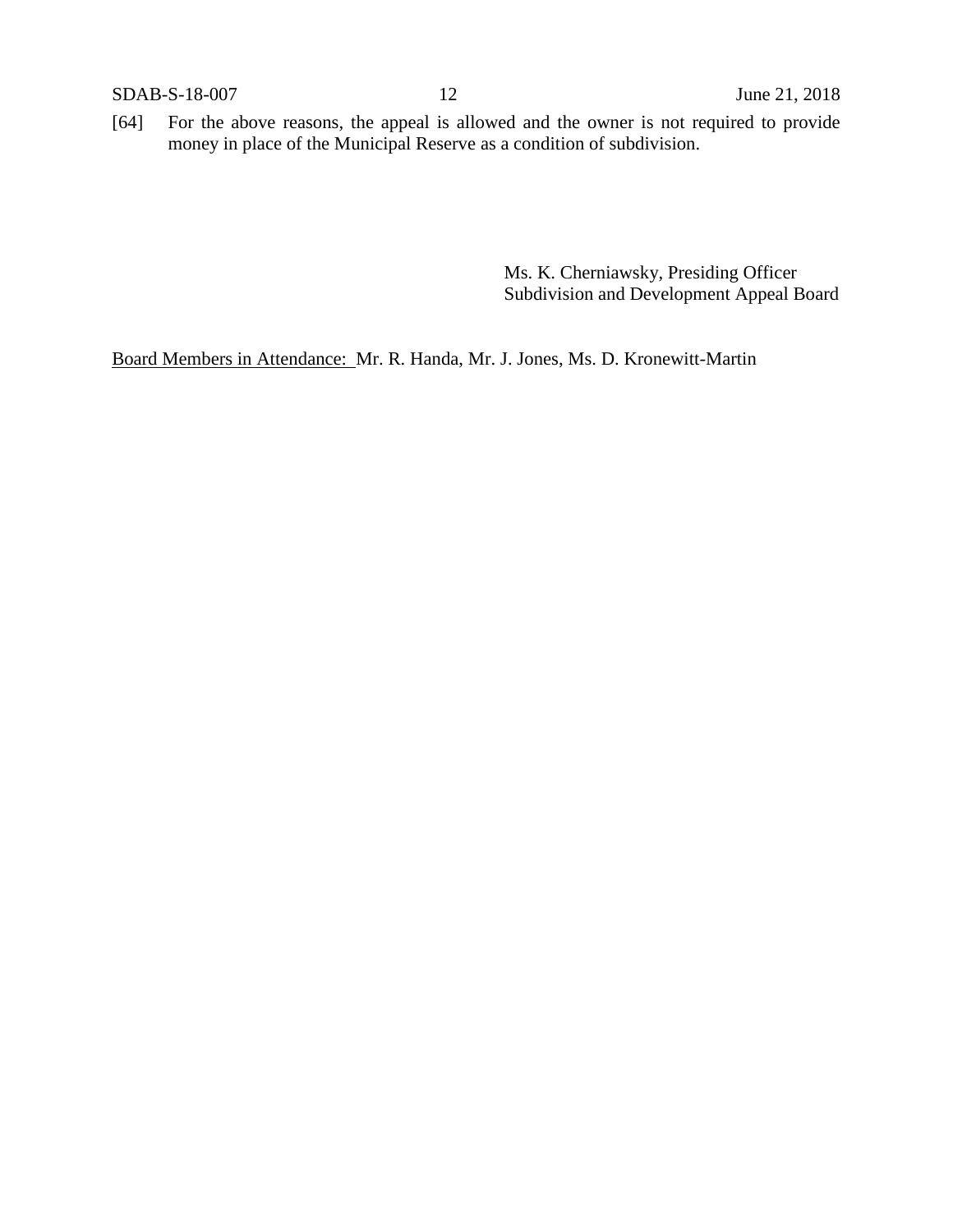# **Important Information for the Applicant/Appellant**

1. This decision may be appealed to the Alberta Court of Appeal on a question of law or jurisdiction under Section 688 of the *Municipal Government Act*, RSA 2000, c M-26.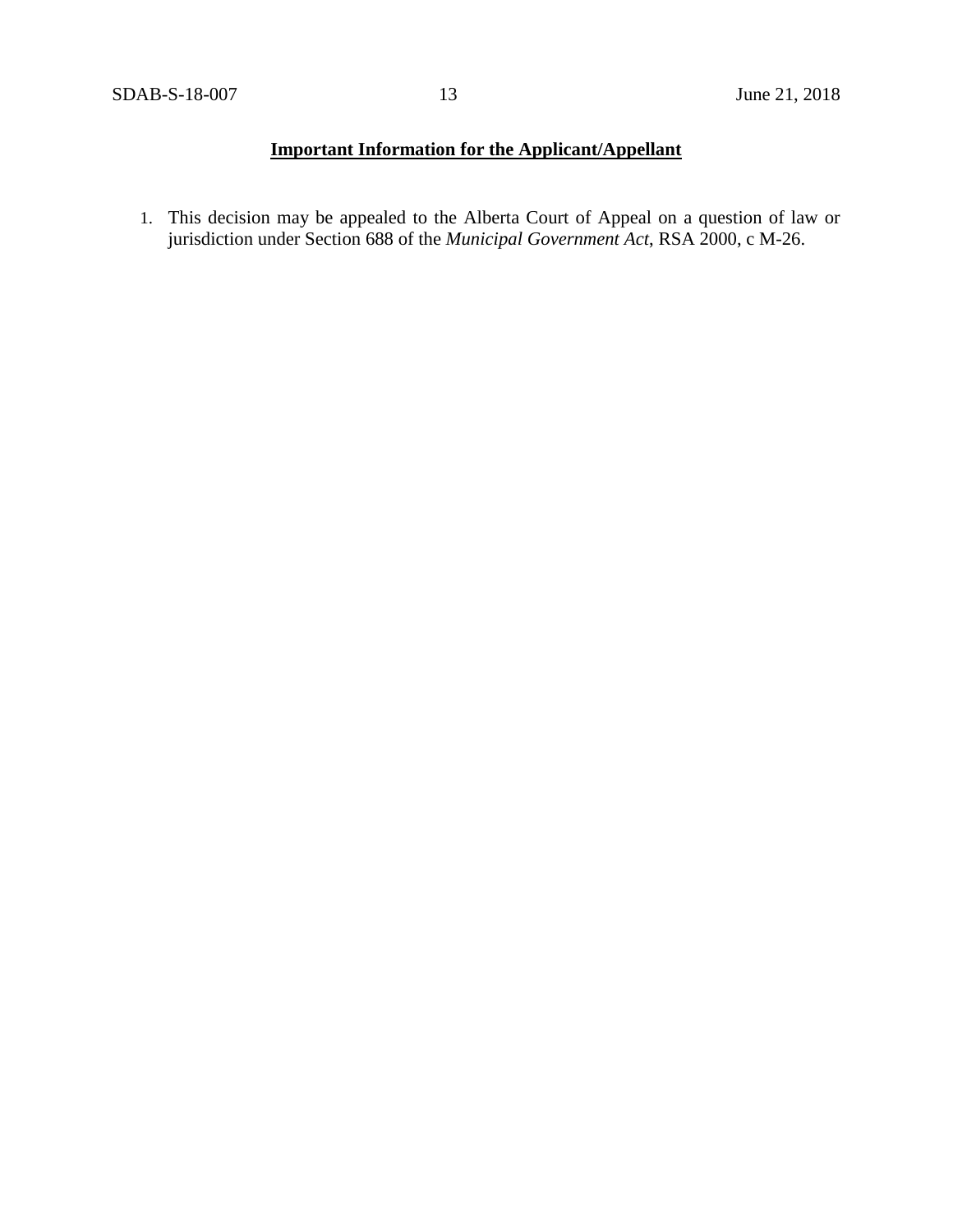

Date: June 21, 2018 Project Number: 275792653-001 File Number: SDAB-D-18-079

# **Notice of Decision**

[23] On June 6, 2018, the Subdivision and Development Appeal Board (the "Board") heard an appeal that was filed on May 11, 2018. The appeal concerned the decision of the Development Authority, issued on April 25, 2018, to refuse the following development:

## **To construct a Semi-detached House with fireplace, rear uncovered deck, verandas, Rooftop terrace and to demolish an existing Single Detached House and Accessory Building (rear detached Garage)**

- [24] The subject property is on Plan 1324HW Blk 6 Lot 4, located at 11316 73 Avenue NW, within the RF1 Single Detached Residential Zone. The Mature Neighbourhood Overlay and McKernan/Belgravia Station Area Redevelopment Plan apply to the subject property.
- [25] The following documents were received prior to the hearing and form part of the record:
	- Copy of the Development Permit application with attachments, proposed plans, and the refused Development Permit;
	- The Development Officer's written submission;
	- The Appellant's written submissions; and
	- One letter of opposition from the Community League.
- [26] The following exhibit was presented during the hearing and forms part of the record:
	- Exhibit  $A Copy$  of a SLIM map used by the Appellant

## **Preliminary Matters**

- [27] At the outset of the appeal hearing, the Presiding Officer confirmed with the parties in attendance that there was no opposition to the composition of the panel.
- [28] The Presiding Officer outlined how the hearing would be conducted, including the order of appearance of parties, and no opposition was noted.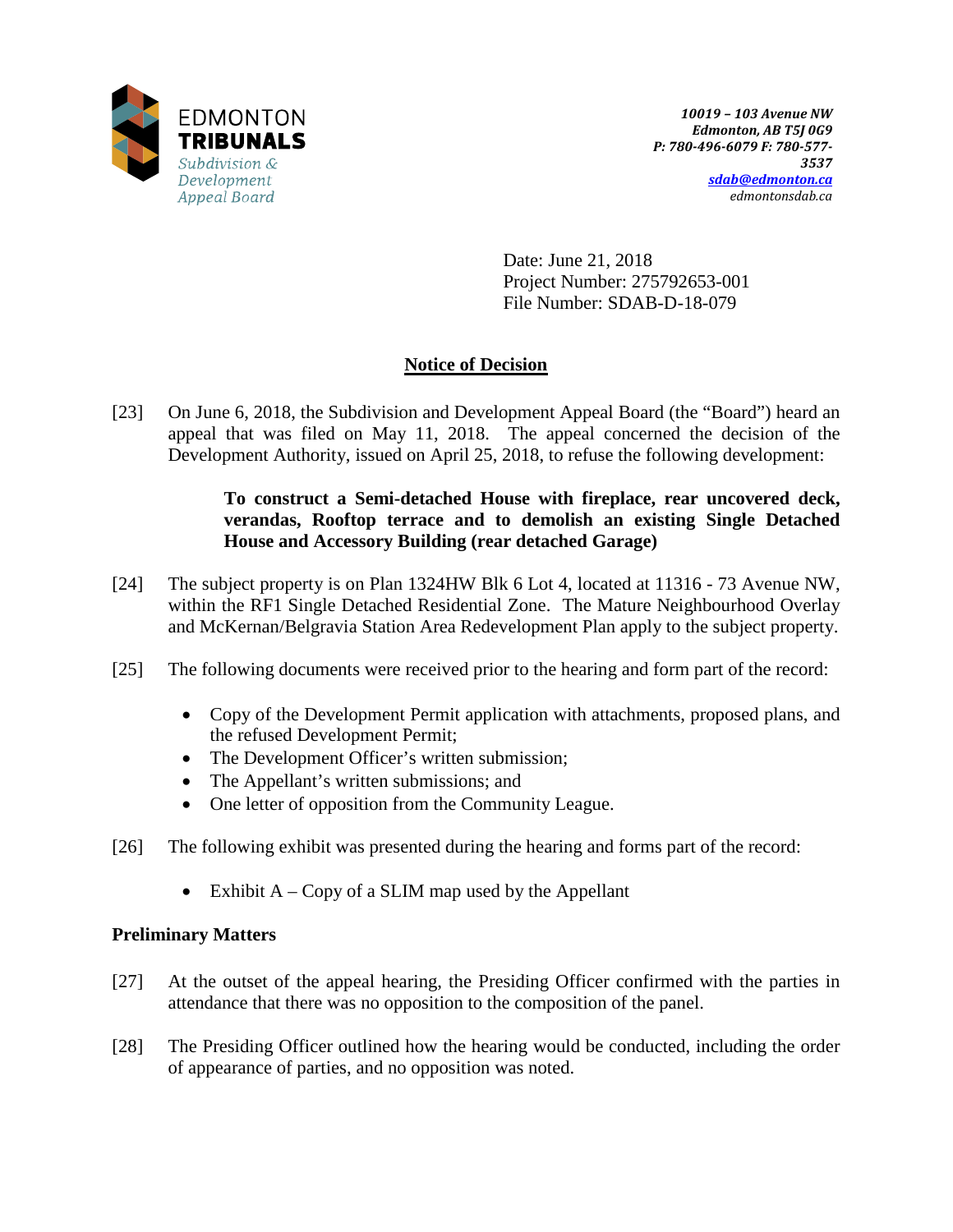[29] The appeal was filed on time, in accordance with Section 686 of the *Municipal Government Act*, RSA 2000, c M-26 (the "*Municipal Government Act*").

#### **Summary of Hearing**

- *i) Position of the Appellant, Mr. G. Sharek and his daughter, Ms. A. Sharek:*
- [30] Mr. Sharek and his wife purchased this property in the McKernan area in 2012. One of the primary reasons for purchasing the property was its proximity to the McKernan/Belgravia LRT station. Because they both work downtown, it has always been their plan to downsize to this property and take the LRT to and from work each day.
- [31] Their daughter is one of the tenants of the property and works at the University Hospital. She either walks or takes the LRT to and from work each day and is an integral player in the future plans for this property.
- [32] Their plan is to build a semi-detached house that would be occupied sometime during the summer of 2019. They would own the one side of the house and their daughter would own the other side.
- [33] The 400 metre buffer map from McKernan/Belgravia LRT Station illustrates that the subject site is well within the 400 metre radius. The LRT line can be seen in the Appellant's photographs.
- [34] Transit Oriented Development (TOD) is derived from Edmonton City Council City Policy C565. The Transit Oriented Development Guidelines contemplate higher density development close to LRT stations and transit stations and neighbourhood infill development within 400 metres of the McKernan/Belgravia transit station.
- [35] It was his opinion that the proposed development is precisely what the City has identified as potential infill development within 400 metres of the LRT station.
- [36] This application was refused because it does not comply with the locational requirements for Semi-detached Housing in the RF1 Zone. Regardless, he believes that since the City has identified this site as a prime location for infill housing, Semi-detached Housing would be an appropriate use.
- [37] Semi-detached Housing is a Discretionary Use in the RF1 Zone and an argument can be made that if one fetters the discretion of the Development Officer then it is really not a Discretionary Use.
- [38] Rezoning the site to accommodate Semi-detached Housing should not be required because it is a Discretionary Use in the RF1 Zone.
- [39] Photographs of the subject site and similar infill developments in the area were referenced to illustrate that the proposed development is characteristic of the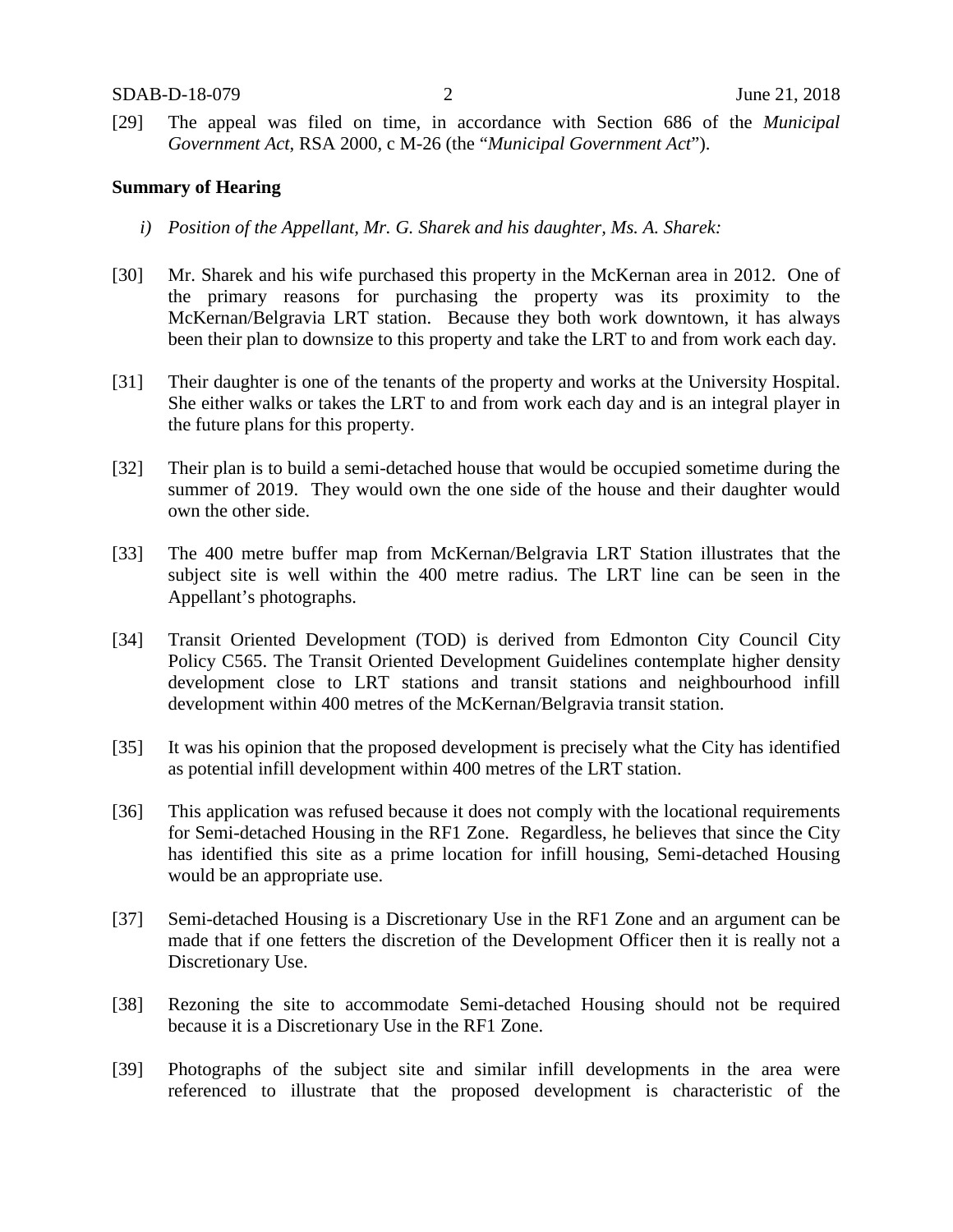neighbourhood and will not unduly interfere with the amenities of the neighbourhood, nor the use or enjoyment of neighbouring properties.

- [40] This is exactly the type of housing that should be developed close to the LRT. It is characteristic of future development and will have a positive effect on this neighbourhood.
- [41] St. Peter's Centre, an institutional use, is located across the rear lane from the subject site.
- [42] St. Peter's Centre is owned by the Edmonton Catholic School Board. There is currently an administration building on the east portion of this parcel and a sports field on the west portion. There are plans to redevelop the site with medium density residential uses, including low rise Apartments and Row Housing on the western portion of the site. The building on the eastern portion of the site will be demolished and replaced by a relocated sports field. After this redevelopment, the subject site will be located across from the proposed low or medium density residential development.
- [43] It is the City's intention to develop higher density residential housing in the entire neighbourhood. A lot located north of St. Peter's Centre is the same size as the subject lot. It was recently rezoned to RF3 Small Scale Infill Development Zone as evidence of this intention.
- [44] Mr. Sharek was disappointed that the Community League submitted a letter of opposition. The proposed development will comply with all of the required setback requirements and it was his opinion that the deficiency of 6 inches in the minimum required lot width is inconsequential.
- [45] He reviewed the community consultation that was undertaken by his daughter on two occasions. The immediately adjacent neighbour to the west (11320 - 73 Avenue), a neighbour who resides across 73 Avenue to the south (11315 - 73 Avenue) and a neighbour who resides two houses to the east (11308 - 73 Avenue), all provided written support for the proposed development. A letter and contact information was left in the mailbox of the immediately adjacent house to the east at 11312 - 73 Avenue but a response was never provided. No one has ever resided in this house since the Appellant purchased the property.
- [46] None of the neighbours who were contacted raised any objection; the proposed development is compatible with neighbouring properties and is compatible with the concept of infill properties in the City, particularly within a 400 metre radius of an LRT station.
- [47] Mr. Sharek reviewed and accepted all of the recommended conditions contained in the Development Officer's report.
- [48] Mr. Sharek provided the following information in response to questions from the Board: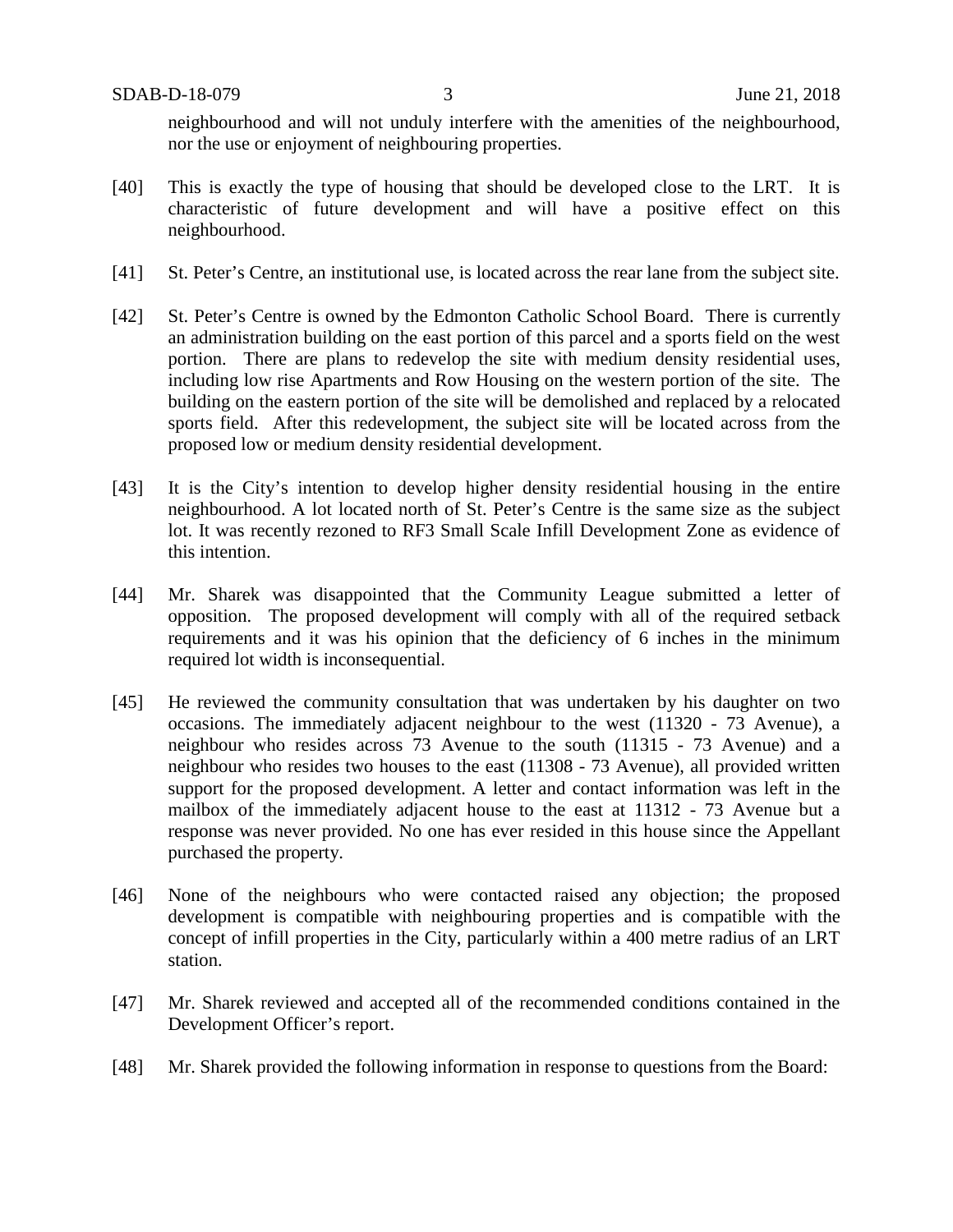- a) He acknowledged that the subject lot does not comply with any of the locational criteria and that two of the Semi-detached Houses in the photographs provided were located on corner lots.
- b) He confirmed that the rear lane is 4.88 metres wide.
- c) A SLIM map, marked Exhibit A, was referenced to confirm that the lot located at 11307 – 75 Avenue that was recently rezoned from RF1 to RF3 is 42 metres long and 14.49 metres wide.
- d) It was his opinion that the proposed development is consistent with other infill that is occurring in the area.
- e) A rezoning application could be made for this lot but it is time consuming and expensive. Seeking approval of this development as a Discretionary Use with variances is the more desirable outcome and an available lawful route.
- *ii) Position of the Development Officer, Ms. F. Hetherington:*
- [49] The Development Authority provided a written submission and did not attend the hearing.

#### **Decision**

- [50] The appeal is **ALLOWED** and the decision of the Development Authority is **REVOKED**. The development is **GRANTED** as applied for to the Development Authority, subject to the **CONDITIONS contained in the Development Officer's written submission:**
	- 1. Within the end of the notification period with no appeal and prior to any demolition or construction activity, the applicant must post on-site a development permit notification sign (Section 20).
	- 2. Immediately upon demolition of the building, the site shall be cleared of all debris.
	- 3. The development shall be constructed in accordance with the stamped and approved drawings.
	- 4. The maximum Height shall not exceed 8.9 metres, in accordance with Section 52 of the *Edmonton Zoning Bylaw 12800*.
	- 5. Platform Structures located within a Rear Yard or interior Side Yard, and greater than 1.0 metres above the finished ground level, excluding any artificial embankment, shall provide Privacy Screening to prevent visual intrusion into Abutting properties (Reference Section 814.3.9).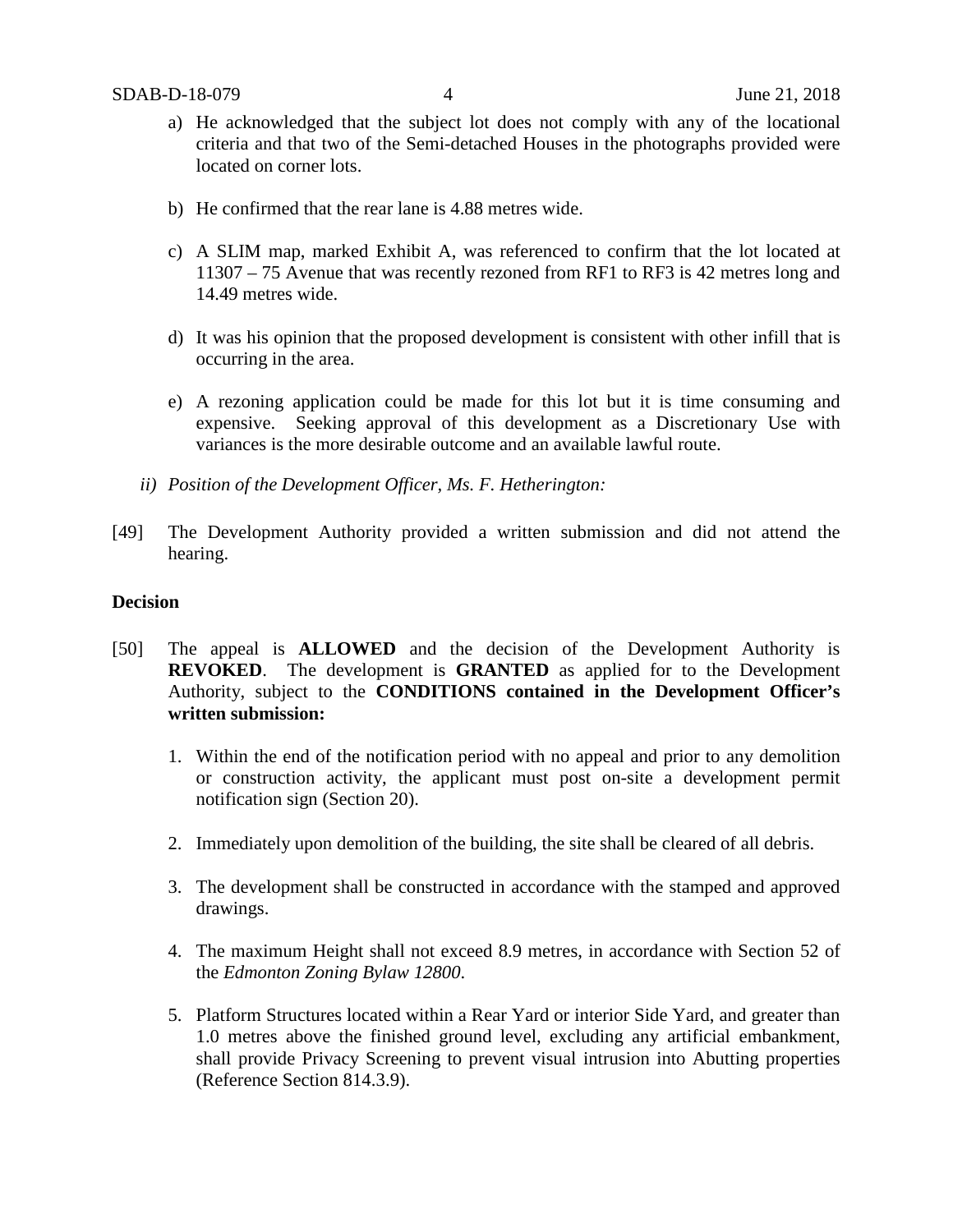- 6. Semi-detached housing requires 1 parking space per dwelling; parking may be in tandem as defined in Section 6.1 (Reference Schedule 1 of Section 54.2).
- 7. For Semi-detached Housing, Amenity Area shall be in accordance with Section 46
- 8. Landscaping shall be installed and maintained in accordance with Section 55.
- 9. Frosted or opaque glass treatment shall be used on windows to minimize overlook into adjacent properties as per the submitted plans.

#### **ADVISEMENTS:**

- 1. Any future deck development greater than 0.6 metres (2 feet) in height will require development and building permit approvals.
- 2. Any future deck enclosure or cover requires a separate development and building permit approval.
- 3. Any future basement development requires Development and Building Permit approvals.
- 4. Note that Secondary Suite Use Class does not include Semi-detached Housing.
- 5. The driveway access must maintain a minimum clearance of 1.5 metres from the service pedestal and all other surface utilities.
- 6. Lot grades must match the *Edmonton Drainage Bylaw 16200* and/or comply with the Engineered approved lot grading plans for the area. Contact Drainage Services at 780-496-5576 or lot.grading@edmonton.ca for lot grading inspection inquiries.
- 7. A Building Permit is required for any construction or change in use of a building. Please contact the 311 Call Centre for further information.
- [51] In granting the development, the following variances to the *Edmonton Zoning Bylaw* are allowed:
	- 1. The minimum required Site Width of 14.8 metres as per Section 110.4(3)(b) is varied to allow a deficiency of 0.2 metres, thereby reducing the minimum required Site Width to 14.6 metres.
	- 2. The requirements of Section 110.4(4) are waived to allow a Semi-detached House at this location.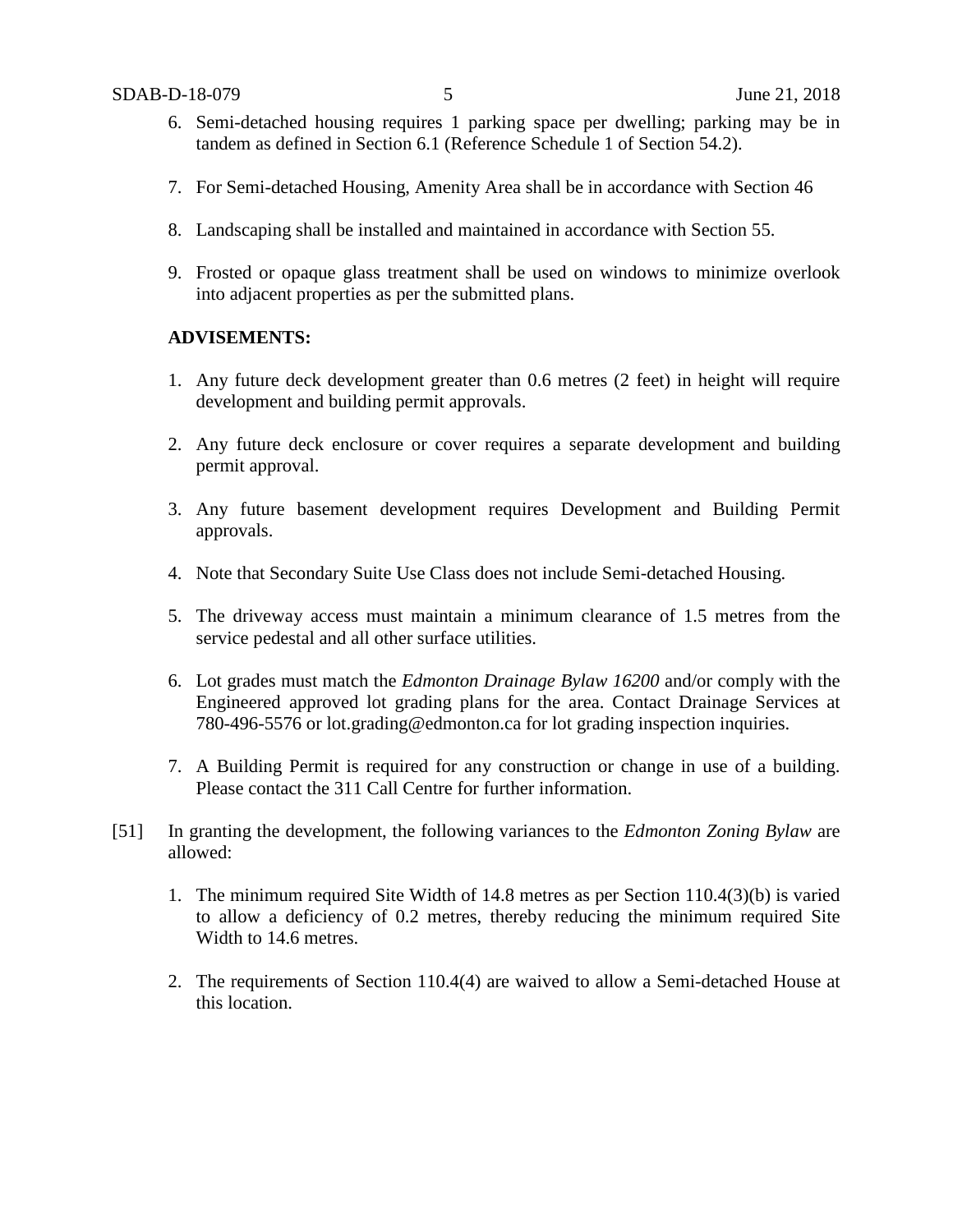#### **Reasons for Decision**

- [52] The proposed Semi-detached House is a Discretionary Use in the RF1 Single Detached Residential Zone. The proposed development requires two variances to the development regulations contained in Section 110 of the *Edmonton Zoning Bylaw*.
- [53] The Board considered whether or not the proposed Use was reasonably compatible with surrounding Uses or if there was a valid planning reason to support a refusal of the proposed Discretionary Use. The Board finds that the proposed development is reasonably compatible for the following reasons:
	- a) Semi-detached Housing is a purely residential use and the subject site is located in the middle of a residential neighbourhood.
	- b) While there is currently an Institutional Use, St. Peter's Centre, located across the rear lane from the subject site, the Area Redevelopment Plan identifies that this site will be redeveloped with higher density residential housing on the western portion of the site and open green space on the eastern portion of the site (immediately adjacent to the subject site). Therefore, the proposed Semi-detached House is reasonably compatible with both the current and future surrounding uses.
	- c) The proposed development is not inconsistent with the McKernan-Belgravia Area Redevelopment Plan (the *Plan)* because it is located within an area identified as suitable for:
		- a. Small Scale Residential Infill (the *Plan* at page 27 and 28); and,
		- b. possible rezoning to RF3 Small Scale Infill Development Zone (the Plan, Policy 4.4.6), in the RF3 Zone the proposed development would be available as of right as a Permitted Use fully compliant with all applicable development regulations .
	- d) The subject site is also located within the 400 metre radius from Garneau Transit Station in the Transit Oriented Development area which the City has identified as suitable for higher density residential development.
- [54] The Board then considered and granted the two required variances for the following reasons:
	- a) Based on the evidence provided, including the photographic evidence, the Board finds that the 0.20 metre deficiency in the minimum required Site Width will be imperceptible from the street and will have a negligible impact if any on parking or traffic in the rear lane.
	- b) The Board accepts the evidence of the Appellant that even though the subject lot does not meet the locational requirements for Semi-detached Housing in the RF1 Zone, the proposed development will not adversely impact any of the neighbourhood amenities.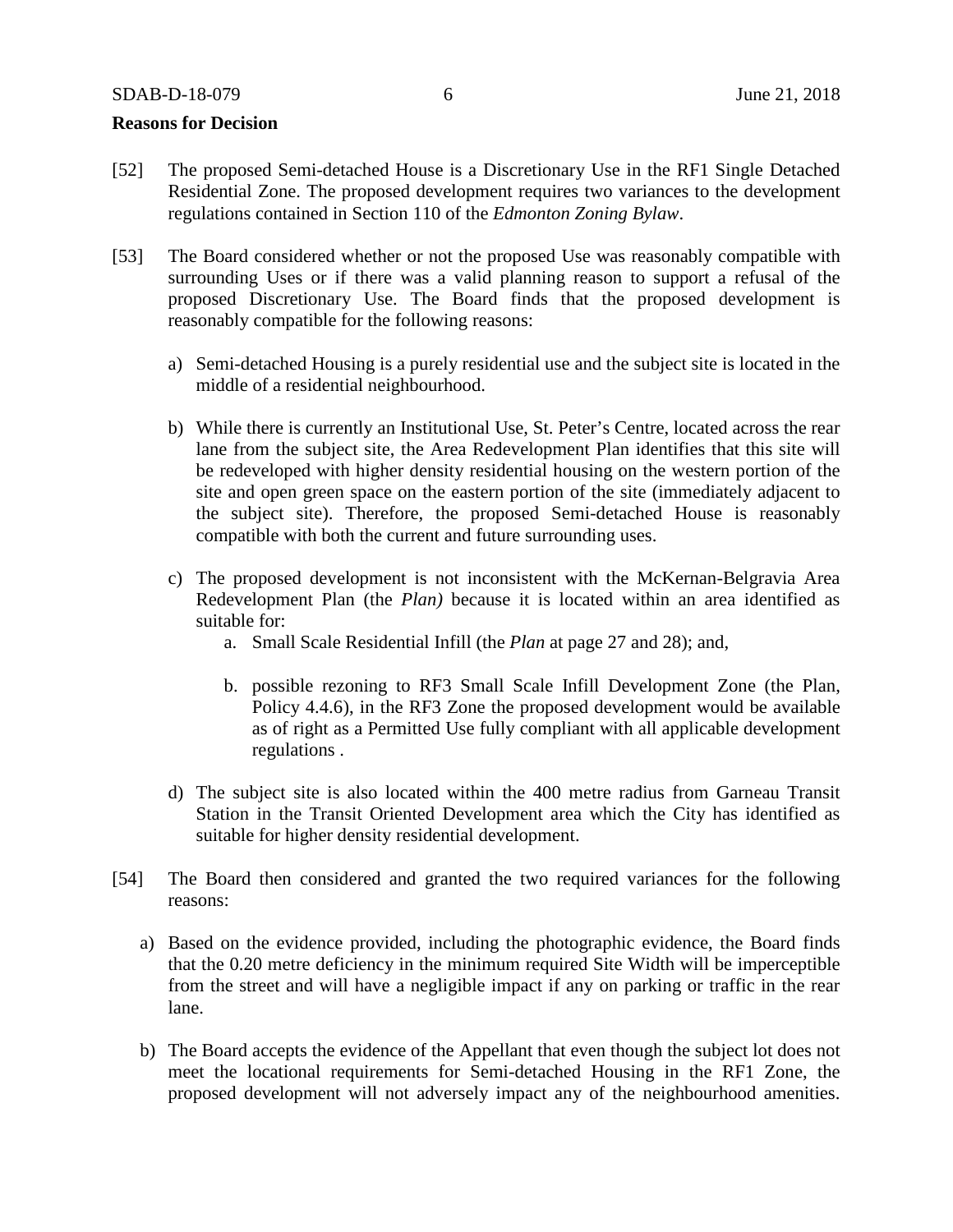The Appellant undertook community consultation even though it was not required and obtained written support from three property owners who reside close to the subject site, including one of the most affected who resides immediately west of the subject site. The Appellant left information concerning the required variance and contact information in the mailbox of the house immediately east of the subject site but a reply was never received. The Appellant noted that no one has ever resided in this house since he purchased the property.

- c) The Board considered the letter of opposition received from the Community League and notes that the opposition appeared to be based on the propriety of granting variances in general. The main focus was the variance required in the minimum Site Width which the Board has determined to be negligible. The Board also notes that the Community League expressed concern regarding cramped buildings. However, even though the proposed development does not comply with the locational criteria, it meets or exceeds all of the other development regulations, in particular those pertaining to Site Area, Setbacks, Amenity Areas and Site Coverage. Multiple variances to these development regulations can together be an indicator of overdevelopment on a given lot. They are absent in this case.
- d) Based on the evidence provided, the Board does not agree with the concerns of the Development Authority regarding increased traffic and parking on the interior of this neighbourhood given the proximity of the subject site to a transit station and the provision of four onsite parking spaces.
- [33] The Board notes that the Appellant reviewed and accepted all of the recommended conditions of the Development Authority and the Board has included them.
- [34] For all of the above reasons, the Board is of the opinion that the proposed development will not unduly interfere with the amenities of the neighbourhood, nor materially interfere with or affect the use, enjoyment or value of neighbouring parcels of land.

Ms. K. Cherniawsky, Presiding Officer Subdivision and Development Appeal Board

Board members in attendance: Mr. R. Handa, Mr. J. Jones, Ms. D. Kronewitt-Martin